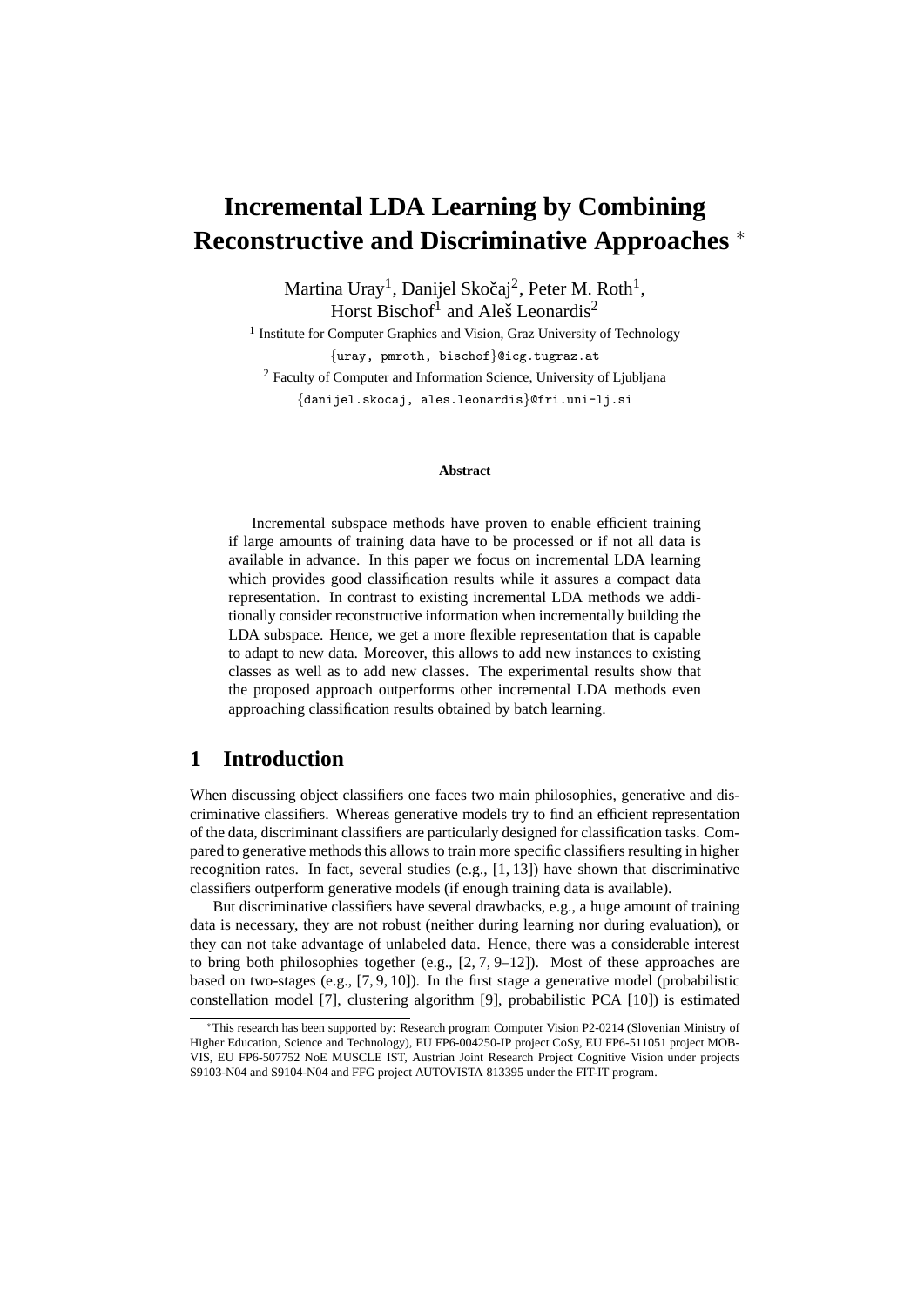and in the second stage a discriminant classifier (SVM on Fisher Scores [7], multi-layer perceptron [9], negative samples [10]) is built from the generative model.

In the field of subspace methods this combination is mainly addressed by classifier fusion of a generative model (mostly PCA) and a discriminative model (e.g., LDA) which improves the recognition results (e.g., [11, 12]). Similarly, the combination of PCA and LDA was addressed by Fidler et al. [2]. They constructed a new basis that contains all discriminative information but in addition also contains sufficient reconstructive information to enable a robust classification. Due to its reconstructive properties we will further refer PCA to as a reconstructive model.

But none of these approaches consider the benefits of combining generative and discriminative methods for incremental learning which is desirable for two main reasons. First, if not all data is given in advance (e.g., when processing a video stream) a batch method can not be applied. Second, incremental learning requires less memory and has lower computational costs. In the following we will focus on incremental LDA learning. Existing incremental LDA methods, e.g., [6, 15, 18] are based on directly updating the between class scatter matrix and the within class scatter matrix. That is, they consider mostly discriminative information focusing on specific features that best discriminate the data seen so far. To illustrate that using both, discriminative and reconstructive information, is beneficial consider the following example. Given an LDA classifier trained from a small number of samples to separate three classes. As can be seen in Figure 1 this *initial classifier* separates the classes well in the projected LDA space. This subspace representation is then updated with new instances in two different ways, using discriminative information only and using discriminative as well as reconstructive information. From Figure 1 it can be seen that for the first case (*LDA*) the representation gets more and more dispersed since the classifier is biased by the starting model and can not adapt to the new information. Conversely, if discriminative and reconstructive information is used (*PCA & LDA*) the representation remains compact and still separates the three clusters well.



Figure 1: Incremental discriminative subspace learning: using only discriminative information the incrementally estimated model is biased by the first samples and the representation get dispersed (LDA); using reconstructive and discriminative information a more generic model is estimated which yields well separable clusters (PCA & LDA).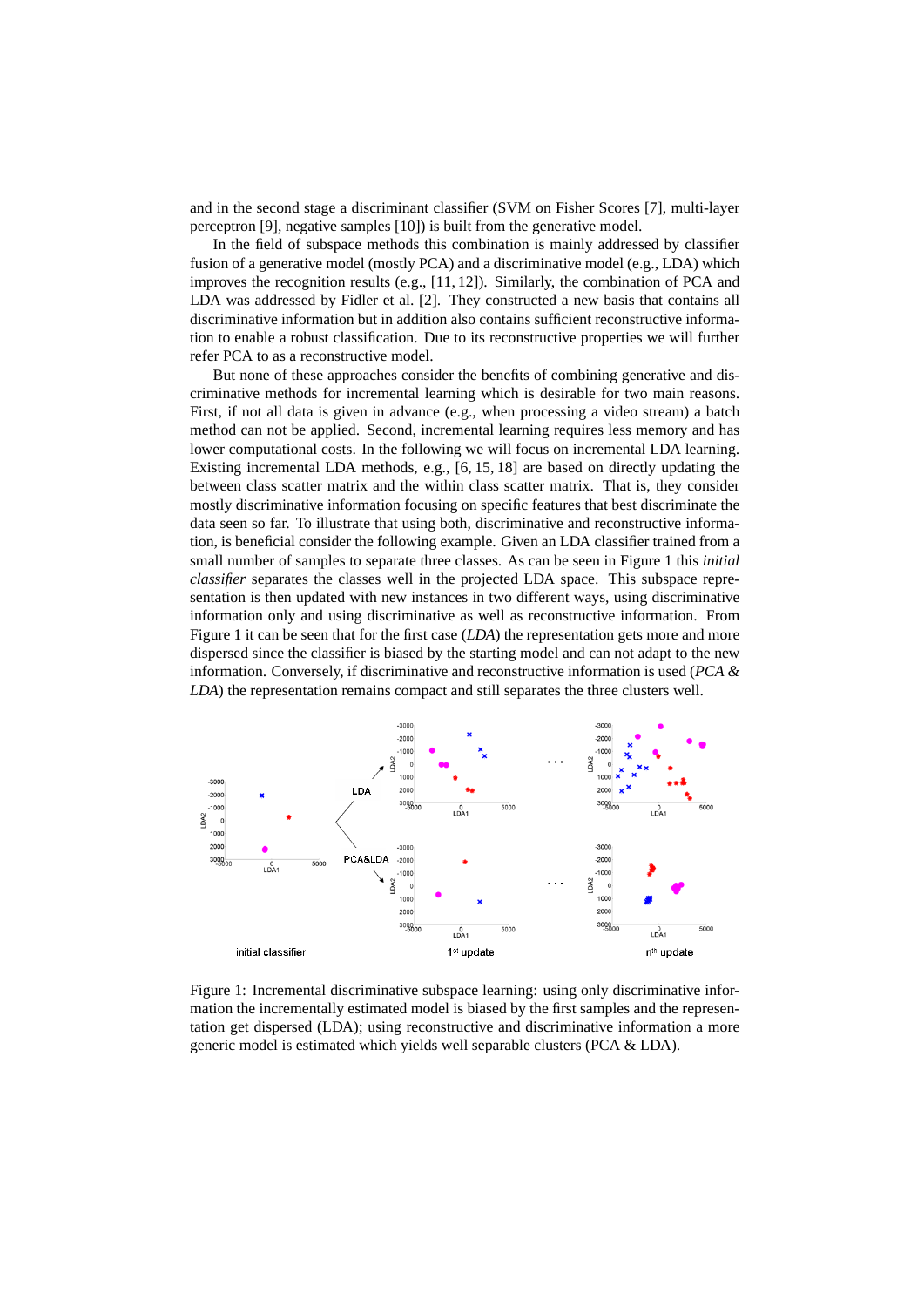The main contribution of this paper is an incremental discriminative subspace learning algorithm that combines reconstructive and discriminative information during training. In particular, we use Linear Discriminant Analysis (LDA) [3] as discriminative model and Principal Component Analysis (PCA) [8] as reconstructive model. For LDA learning it is common to apply PCA as a preprocessing step for dimensionality reduction or to handle singularity problems (e.g., [1, 17]). Conversely, our approach implicitly combines both models. Since every update increases the size of the representation the updated subspace has to be truncated. Usually the least significant (reconstructive) directions are skipped but this may result in a loss of discriminative information. To avoid this we propose a more sophisticated truncation step. By applying an appropriate constructed orthogonal projection the updated subspace is projected onto another subspace of desired size. Thus, preserving the reconstructive as well as the discriminative information. Moreover, this update procedure allows to incrementally update the current representation by adding new instances to existing classes as well as by adding new classes.

The outline of the paper is as follows: In Section 2 we deduce the combined reconstructive/discriminative subspace projection and show how it can be applied for incremental learning. Next, in Section 3 we demonstrate the advantages of our approach compared to other incremental methods on small as well as large data sets and for different kinds of updates. Finally, we give a conclusion and an outlook in Section 4.

### **2 Incremental Updating by Subspace Combination**

#### **2.1 Subspace Methods**

The goal of subspace methods is to find a projection that transforms the training data (images) such that new unknown images can be efficiently classified. For batch methods it is assumed that all training data is given in advance. Formally, given *n* images  $\mathbf{x}_i \in \mathbb{R}^m$ represented as vectors which are organized in a matrix  $\mathbf{X} = [\mathbf{x}_1, \dots \mathbf{x}_n] \in \mathbb{R}^{m \times n}$ . Let  $\mu \in$  $\mathbb{R}^m$  be the mean image and let *c* be the total number of classes. In the following we take a closer look at the subspace methods that are relevant for our approach.

*Principal Component Analysis* [8] is an unsupervised method that estimates a low dimensional representation of the data that minimizes the squared reconstruction error. Therefore, the data **X** is projected onto a lower-dimensional subspace by

$$
\mathbf{A} = \mathbf{U}^T \left( \mathbf{X} - \mu \mathbf{1}_{1 \times n} \right) , \tag{1}
$$

where the projection matrix **U** is built from the eigenvectors of the covariance matrix of **X** and  $\mathbf{1}_{m \times n}$  denotes an  $m \times n$  matrix of ones. Usually only  $k, k \ll n \ll m$ , columns are needed to reconstruct **X** to a desired accuracy:

$$
\mathbf{X} \approx \mathbf{U}_k \mathbf{A}_k + \mu \mathbf{1}_{1 \times n} \,, \tag{2}
$$

where  $\mathbf{U}_k = [\mathbf{u}_1, \dots, \mathbf{u}_k] \in \mathbb{R}^{m \times k}$  is the truncated reconstructive basis and the rows of  $\mathbf{A}_k = [\mathbf{a}_1^T, \dots, \mathbf{a}_n^T]^T \in \mathbb{R}^{\bar{k} \times n}$  are the image representations in the truncated subspace.

*Linear Discriminant Analysis* [3], in contrast, is a supervised method that also integrates the class label information of the training samples. It seeks for  $(c - 1)$  hyperplanes that are capable to separate the given data. This is realized by a projection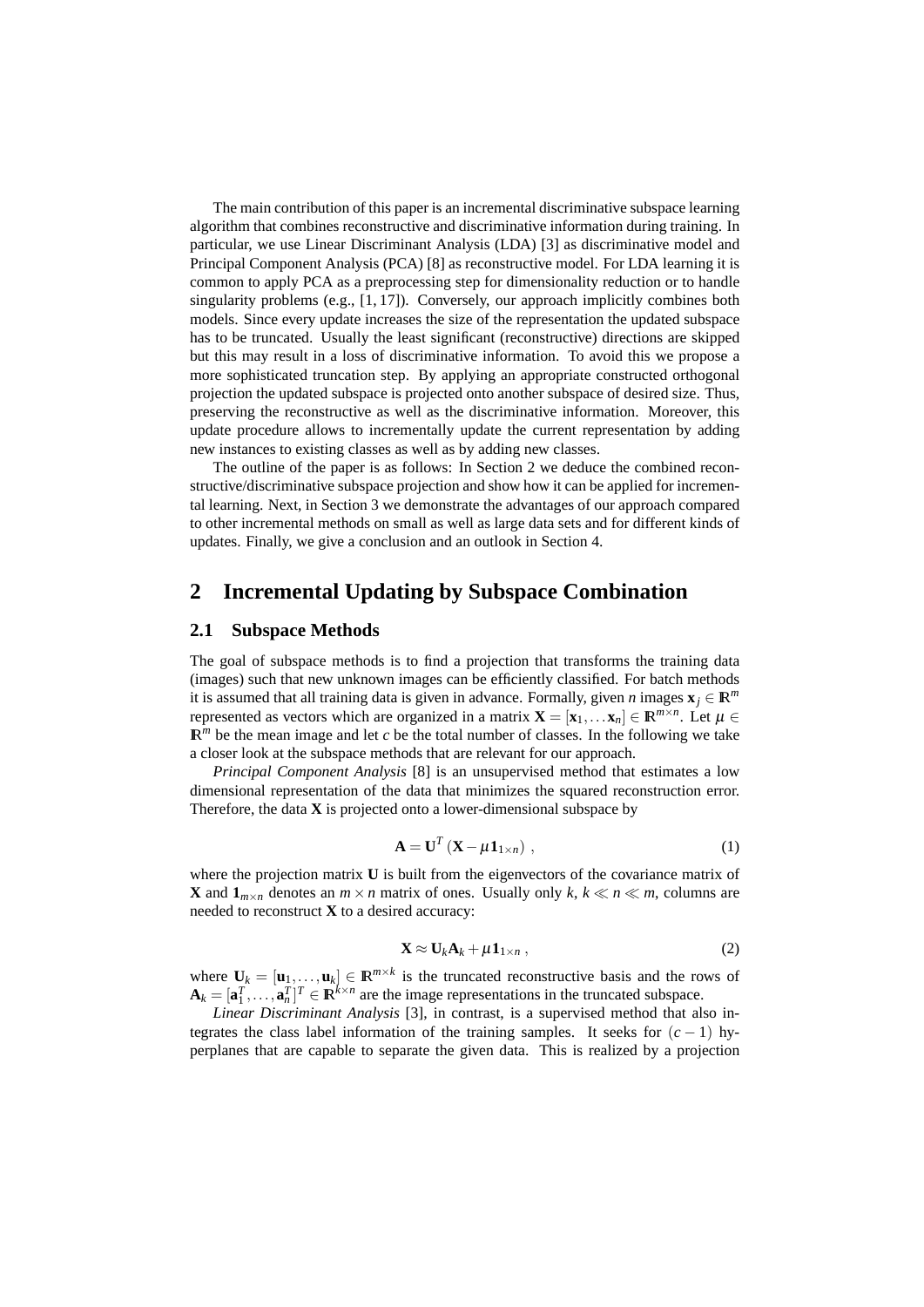$\mathbf{W} = [\mathbf{w}_1,\ldots,\mathbf{w}_{(c-1)}] \in \mathbb{R}^{m \times (c-1)}$  that minimizes the intra-class scatter while it maximizes the inter-class scatter. Hence, a test sample **x** is projected onto the subspace by

$$
g(\mathbf{x}) = \mathbf{W}^T(\mathbf{x} - \mu) \,. \tag{3}
$$

The class label *l* is then assigned according to the result of a nearest neighbor classification. Therefore, the Euclidean distances *d* of the projected sample  $g(\mathbf{x})$  and the class centers ν*<sup>i</sup>* are compared:

$$
l = \min_{i=1,\dots,c} d(g(\mathbf{x}), \mathbf{v}_i).
$$
 (4)

### **2.2 Incremental LDA Learning**

Incremental subspace methods allow to directly add new images to an already built lowerdimensional representation. Thus, the original images can be discarded directly after they have been processed. To avoid that thus discriminative information is lost in the following we will deduce an incremental update scheme for LDA that is based on the ideas of augmented subspaces [2] that were originally indented for robust classification (*ILDAaPCA*). Therefore, we first create an augmented PCA subspace by augmenting the *k* dimensional reconstructive subspace with additional *c*−1 vectors containing discriminative information. Those supplementary vectors are constructed from vectors that would be discarded when truncating the subspace to *k*-dimensions. In this way, the full discriminative information is maintained. Second, we build the actual LDA representation from the thus obtained augmented subspace.

Assuming that a subspace representation was already built from *n* images the current augmented PCA subspace is given by the *aPCA* vectors  $\mathbf{U}^{(n)} \in \mathbb{R}^{m \times (k+c-1)}$ , the *aPCA* coefficients  $\mathbf{A}^{(n)} \in \mathbb{R}^{(k+c-1)\times n}$ , and the mean vector  $\mu^{(n)} \in \mathbb{R}^{m\times 1}$ ; the current augmented LDA representation is given by the vectors  $V^{(n)} \in \mathbb{R}^{(k+c-1)\times(c-1)}$  and the class centers  $v_i^{(n)} \in \mathbb{R}^{(c-1)\times 1}$ . To update the subspace representation with a new image  $\mathbf{x}^{(n+1)}$  first the augmented subspace is updated using an incremental PCA method (*IPCA*) [16] which is outlined in Algorithm 1.

Second, the actual LDA step is carried out on the extended representation (Algorithm 2, step 1) giving the updated augmented LDA space **V** and the corresponding class centers  $v_i^{(n+1)}$  $\sum_{i}^{(n+1)}$ . Here, **U** and **V** represent those subspaces that correctly describe the updated information. That is,  $g(x)$  projects onto a subspace describing the old data as well as the new input image. But as a consequence the dimension of the subspace representation is increased:  $\mathbf{U} \in \mathbb{R}^{m \times (k+c)}$ ,  $\mathbf{A} \in \mathbb{R}^{(k+c) \times (n+1)}$ ,  $\mathbf{V} \in \mathbb{R}^{(k+c) \times (c-1)}$ .

Finally, in order to retain a pre-specified size we have to truncate the subspaces. To avoid that discriminative information is lost we project these matrices onto another subspace having the desired size while preserving the full discriminative information. Therefore, we want to keep the first *k* vectors of the subspaces unchanged. This is achieved by splitting the LDA vectors into sub-matrices  $V_k \in \mathbb{R}^{k \times (c-1)}$  and  $V_c \in \mathbb{R}^{c \times (c-1)}$  (Algorithm 2, step 2). The orthogonalized matrix  $\tilde{V}_c$  (Algorithm 2, step 3) has exactly the desired properties (preserving the discriminative information).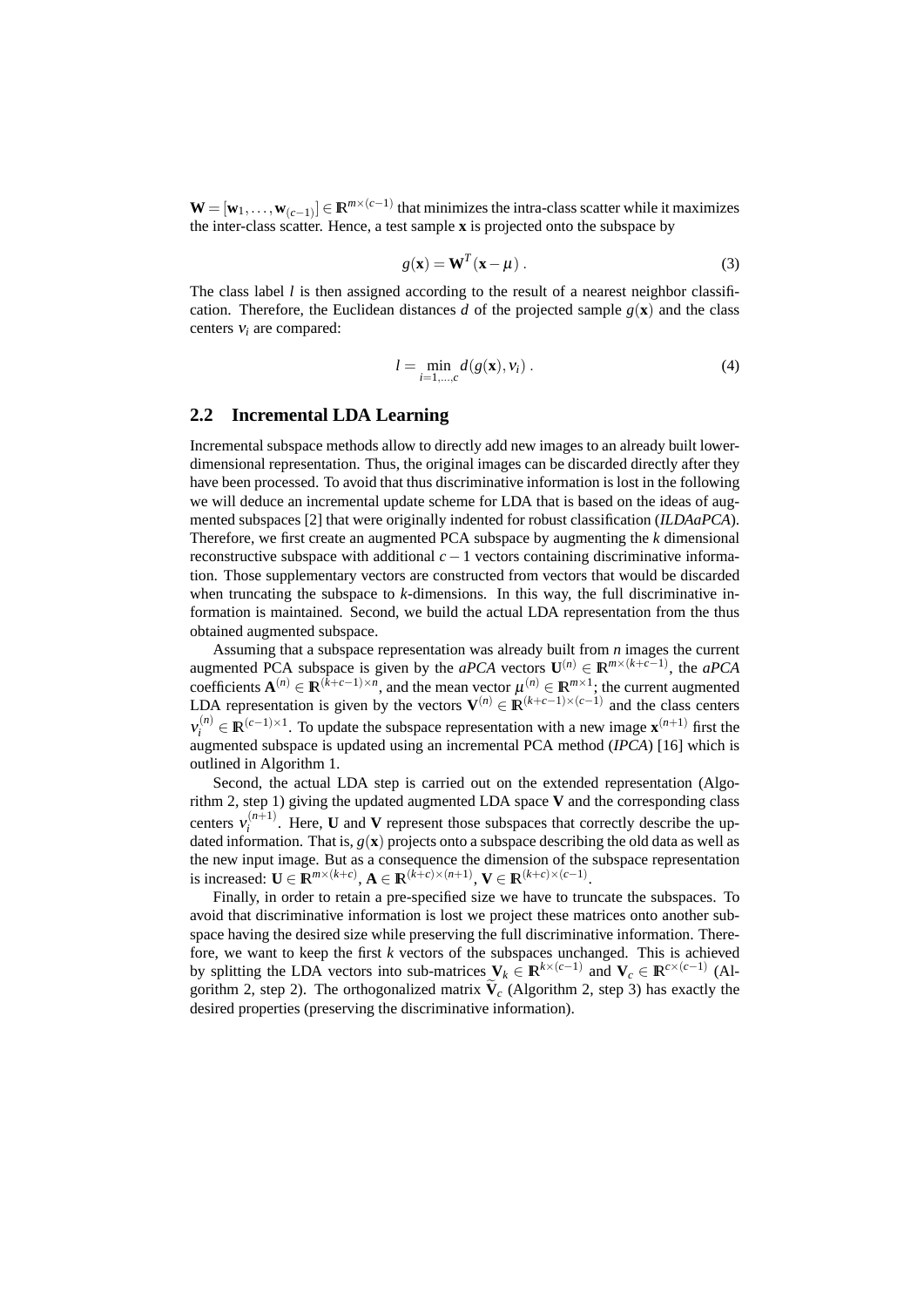#### **Algorithm 1** : IPCA on Augmented Basis

- **Input:** Current augmented principal subspace: aPCA vectors  $U^{(n)}$ , aPCA coefficients  $\mathbf{A}^{(n)}$  and mean vector  $\mu^{(n)}$ ; new input image  $\mathbf{x}^{(n+1)}$
- **Output:** New augmented principal subspace: aPCA vectors **U**, aPCA coefficients **A** and mean vector  $\mu^{(n+1)}$

1

- 1: Project  $\mathbf{x}^{(n+1)}$  onto current subspace:  $\mathbf{a} = \mathbf{U}^{(n)} \top (\mathbf{x}^{(n+1)} \boldsymbol{\mu}^{(n)})$
- 2: Reconstruct:  $\mathbf{y} = \mathbf{U}^{(n)}\mathbf{a} + \mu^{(n)}$
- 3: Compute residual vector:  $\mathbf{r} = \mathbf{x}^{(n+1)} \mathbf{y}$
- 4: Append new basis vector **r**:  $\mathbf{U}' = \begin{bmatrix} \mathbf{U}^{(n)} & \frac{\mathbf{r}}{\|\mathbf{r}\|} \end{bmatrix}$
- 5: Determine coefficients in new basis:  $\mathbf{A}' = \begin{bmatrix} \mathbf{A}^{(n)} & \mathbf{a} \\ \mathbf{a} & \mathbf{a} \end{bmatrix}$  $\mathbf{0}$  ||**r**||
- 6: Perform PCA on A' obtaining mean value  $\mu''$  and eigenvectors  $\mathbf{U}''$
- 7: Project coefficient vectors to new basis:  $\mathbf{A} = \mathbf{U}^{\prime\prime\top}(\mathbf{A}^{\prime} \mu^{\prime\prime}\mathbf{1}_{1 \times (n+1)})$
- 8: Rotate subspace  $\mathbf{U}'$  for  $\mathbf{U}''$ :  $\mathbf{U} = \mathbf{U}'\mathbf{U}''$
- 9: Update mean:  $\mu^{(n+1)} = \mu^{(n)} + U'\mu''$

Hence, we can construct a projection matrix  $\mathbf{M} \in \mathbb{R}^{(k+c)\times (k+c-1)}$  containing an identity matrix  $\mathbf{I} \in \mathbb{R}^{k \times k}$ , the matrix  $\tilde{\mathbf{V}}_c \in \mathbb{R}^{c \times (c-1)}$ , and the zero matrices  $\mathbf{0}_c \in \mathbb{R}^{c \times k}$  and  $\mathbf{0}_k \in \mathbb{R}^{k \times (c-1)}$  (see Algorithm 2, step 4). Finally, the current subspaces are projected onto **M** and we obtain  $\mathbf{U}^{(n+1)} \in \mathbb{R}^{m \times (k+c-1)}$ ,  $\mathbf{A}^{(n+1)} \in \mathbb{R}^{(k+c-1)\times (n+1)}$ , and  $\mathbf{V}^{(n+1)} \in$  $\mathbb{R}^{(k+c-1)\times(c-1)}$  (Algorithm 2, step 5).

#### **Algorithm 2** : LDA on Updated Augmented Basis

**Input:** Updated augmented principal subspace: aPCA vectors **U**, aPCA coefficients **A Output:** New subspaces of pre-specified size: aPCA vectors  $U^{(n+1)}$ , aPCA coefficients  $\mathbf{A}^{(n+1)}$ ; LDA vectors  $\mathbf{V}^{(n+1)}$  and class centers  $v_i^{(n+1)}$ *i*

- 1: Perform LDA on **A** obtaining LDA vectors **V** and class centers  $v_i^{(n+1)}$ *i*
- 2: Split  $\mathbf{V} = \begin{bmatrix} \mathbf{V}_k \\ \mathbf{V} \end{bmatrix}$ **V***c* 1
- 3: Orthogonalize  $\mathbf{V}_c$ :  $\tilde{\mathbf{V}}_c = \mathbf{V}_c (\mathbf{V}_c^T \mathbf{V}_c)^{-1/2}$
- 4: Build projection matrix **M**:  $\mathbf{M} = \begin{bmatrix} \mathbf{I}_k & \mathbf{0}_k \\ \mathbf{0} & \tilde{\mathbf{v}} \end{bmatrix}$  $\mathbf{0}_c$  **V**<sub>c</sub> 1
- 5: Project **U**, **A** and **V**:  $\mathbf{U}^{(n+1)} = \mathbf{U}\mathbf{M}$ ,  $\mathbf{A}^{(n+1)} = \mathbf{M}^{\top}\mathbf{A}$ ,  $\mathbf{V}^{(n+1)} = \mathbf{M}^{\top}\mathbf{V}$

The main point is that by this truncation step the projection  $g(\mathbf{x})$  does not change:

$$
g^{(n+1)}(\mathbf{x}) = \left(\mathbf{U}^{(n+1)}\mathbf{V}^{(n+1)}\right)^{\top} (\mathbf{x} - \mu^{(n+1)}) =
$$
  
\n
$$
= \left(\mathbf{U}\mathbf{M}\mathbf{M}^{\top}\mathbf{V}\right)^{\top} (\mathbf{x} - \mu^{(n+1)}) =
$$
  
\n
$$
= \left(\mathbf{U}\mathbf{V}\right)^{\top} (\mathbf{x} - \mu^{(n+1)}) = g(\mathbf{x}).
$$
\n(5)

Thus, while still retaining the dimensions of the subspaces no discriminative information is lost.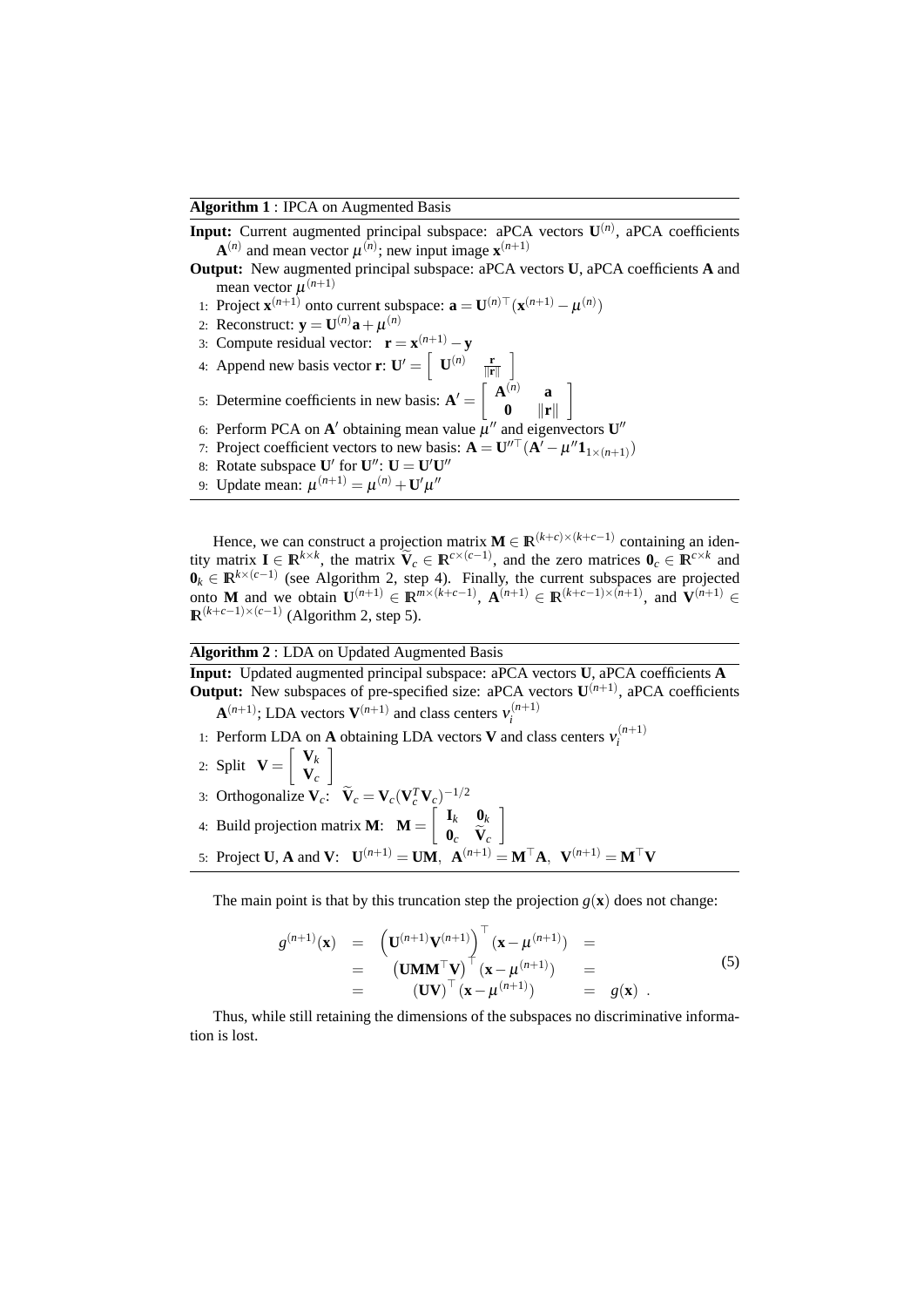## **3 Experimental Results**

To show the benefits of the proposed incremental discriminative subspace method we performed two experiments that are also relevant for practical applications: adding new instances to existing classes (e.g., adding a new view of an already known object) and adding new classes (e.g., adding a new person to an authentication system). We compared the recognition results of the proposed *ILDAaPCA* method to the batch method (*batchLDA*) and two different incremental LDA approaches (*ILDAonK* and *ILDAonL*). *batchLDA* builds a new model from scratch in each update step using the same number of images as the incremental algorithms. *ILDAonK* updates a PCA basis truncated to the size  $\hat{k} = k + c - 1$  (to enable a comparison of subspaces of the same size<sup>1</sup>) and then discards the spare eigenvector in each update step. Thus, only reconstructive information is used. Conversely, *ILDAonL* updates the  $(c-1)$ -dimensional LDA basis directly; only discriminative information is used.

All experiments were performed on three datasets different in size, design, and topic. Color images were converted to gray scale and every second image of each class was used for training and the remaining ones for testing:

- 1. The *pre-cropped Sheffield Face Database* [5] (denoted as SFD) consists of 20 persons with at least 19 images of each individual covering poses from profile to frontal views (e.g., see Figure 2(a)). To have identical class sizes we used exactly 19 images per individual.
- 2. The *Columbia Image Database Library* [14] (COIL-100) consists of 100 objects with 72 colored images of views from 0 to 360 degrees in 5 degree steps (e.g., see Figure 2(b)).
- 3. The *Amsterdam Library Of Images* ALOI [4] is a color image collection of 1000 small objects, where we used the *Object Viewpoint Collection* (in their quarter resolution) which is similar to COIL-100. In contrast to COIL-100, where the objects are cropped to fill the full image in ALOI the images contain the objects in their original size as well as some background (e.g., see Figure 2(c)). For calculation purposes (to be able to compare our results to *batchLDA*) we used only the first 100 objects (denoted as ALOI-100).

**Adding new instances:** For the first experiment we assumed that all classes are present in the starting model. We took two images of each class, having 40 images in total for SFD and 200 images in total for ALOI-100 and COIL-100. Subsequently, in each iteration one additional training image is attached to all classes. For *batchLDA* the model was built from scratch with growing instance number for each class. Figure 3 shows the recognition results for SFD (Figure 3(a)) and ALOI-100 (Figure 3(b)) after each update step. This demonstrates that new images bring additional knowledge into the model improving the current representations resulting in an better performance of the classifier. Even though there are only minor differences between the compared methods for small datasets, our method can handle large data sets considerably better than the other incremental methods.

<sup>1</sup>The parameter *k* was chosen such that it encompasses 80% of the energy (defined as a fraction of the total variance) of the starting model unchanged during the entire experiment.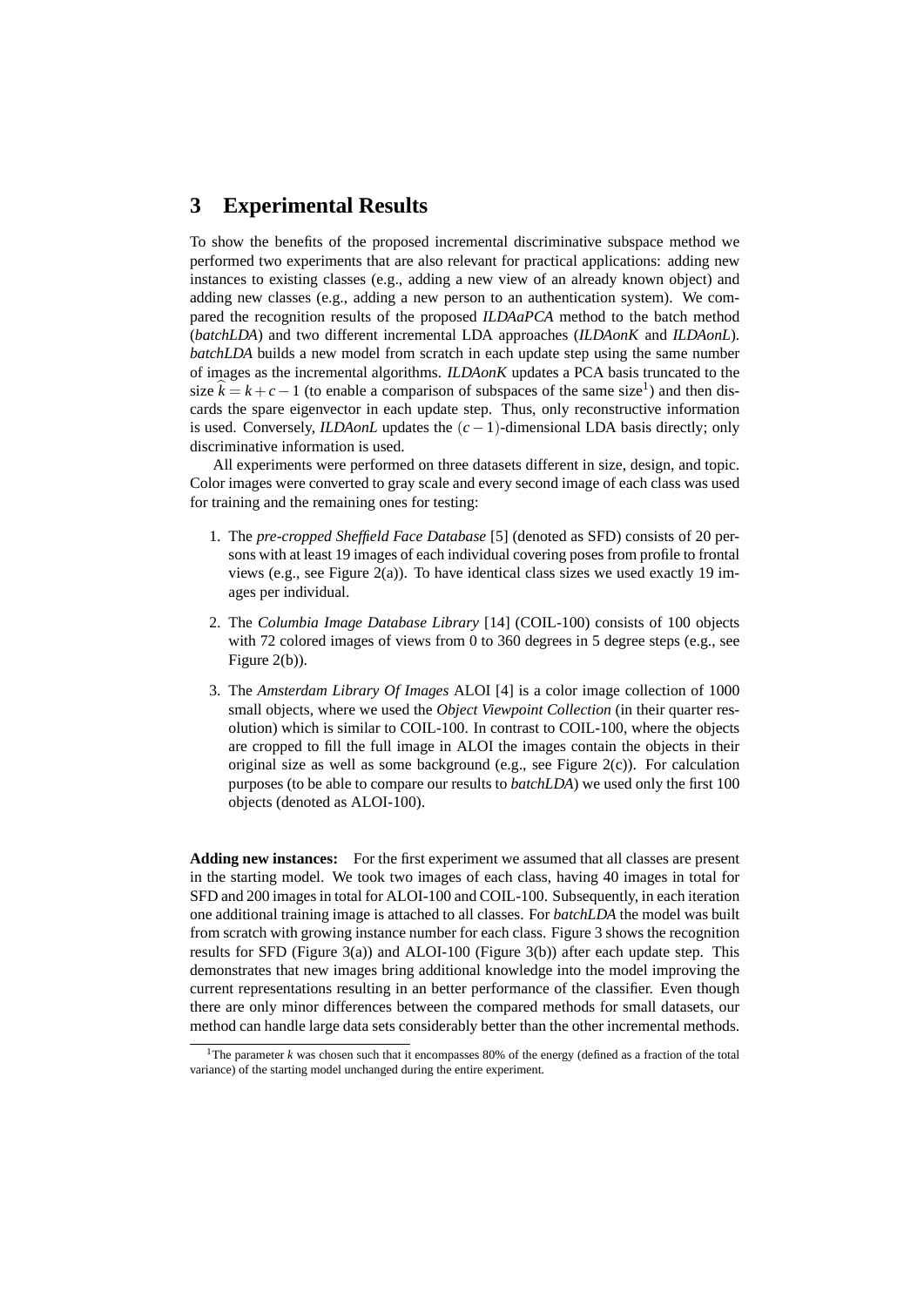

Figure 2: Sample images of one class from (a) SFD, (b) COIL-100, and (c) ALOI.

Moreover, the recognition rates of the proposed method are approaching those obtained by the batch method.



Figure 3: Recognition rates when adding new class instances: (a) SFD and (b) ALOI-100.

In addition, we demonstrate the importance of the proposed subspace truncation step (Algorithm 2, steps 2–5). Therefore, we compared the recognition rate on the Coil-100 database for our approach (see Figure 4(a)) and for an incremental method (denoted as *ILDAaPCAonK*) that starts with an augmented basis but simply truncates the last eigenvector in each update step. In Figure 4(b) it can be seen that the results are similar to *ILDAonK* showing the loss of important discriminative information.

**Adding new classes:** For the second experiment we assumed that only two classes (of full training size) are known in advance. Thus, initially we had a training base of size 18 for SFD and of size 72 for COIL-100 and ALOI-100. Subsequently, we added full classes. *batchLDA* was calculated in each step with full training size of actually known classes. Since the LDA subspace size depends on the number of classes it has to grow for each added class. *ILDAaPCA* handles this automatically; for the other methods we skipped the truncation step for the first image of each new class. For evaluation only test images from already known classes were used. The obtained recognition rates for SFD and ALOI-100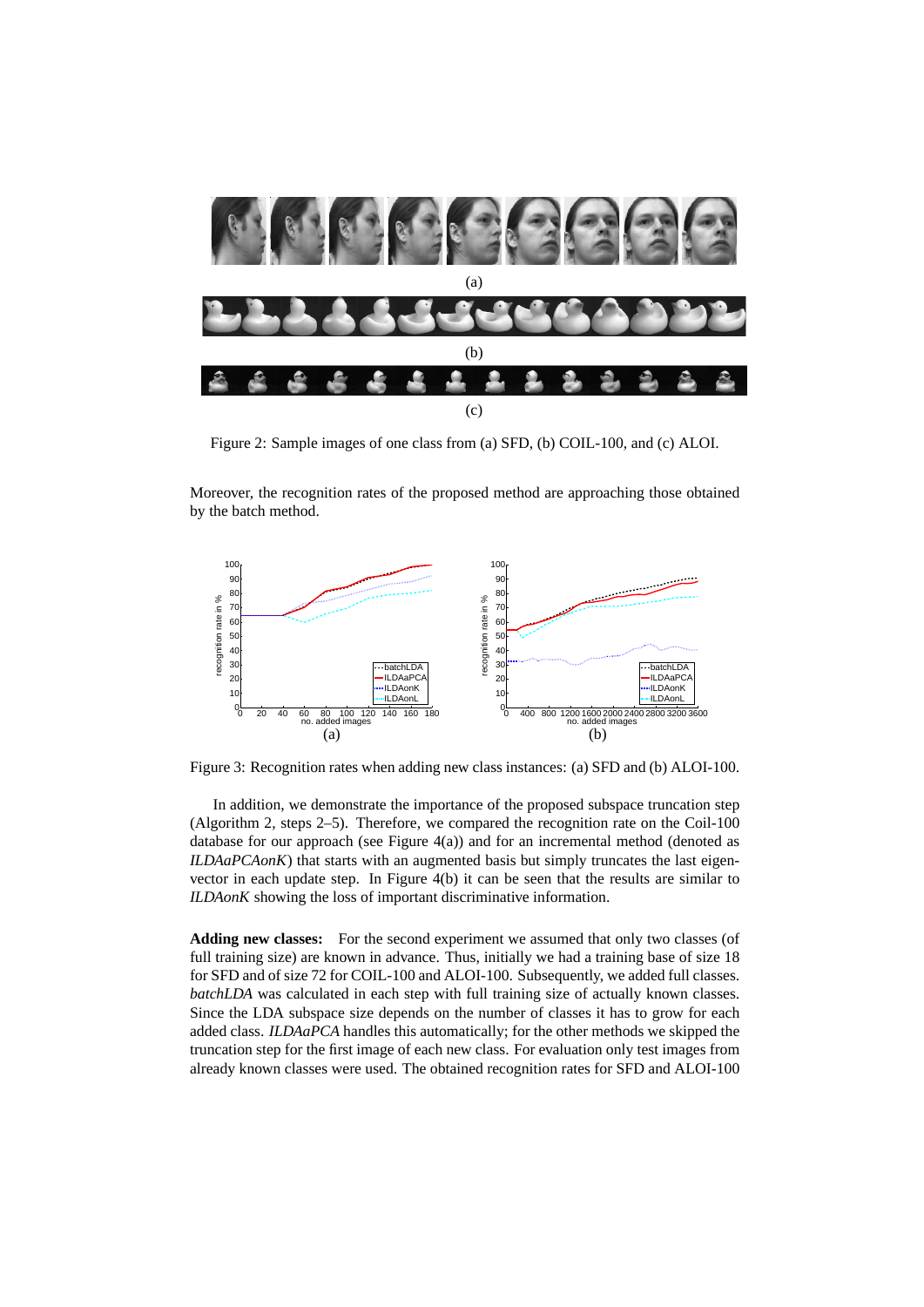

Figure 4: Update of the Coil-100 aPCA subspace: (a)  $\mathbf{U}^{(n+1)} = \mathbf{U}\mathbf{M}$ ; (b)  $\mathbf{U}^{(n+1)} = \mathbf{U}_{k+c-1}$ .

are shown in Figure 5(a) and Figure 5(b), respectively. It can be seen that due to the increasing complexity of the task (larger number of classes) the recognition rate drops for all methods even for *batchLDA*. But *ILDAaPCA* outperforms the other incremental methods.



Figure 5: Recognition rates when adding new classes: (a) SFD and (b) ALOI-100.

Since for batch learning all training images are given and the basis vectors are not truncated the full information is available. Thus, it finds the most suitable hyperplanes and *batchLDA* always yields the best recognition rates. Updating the low-dimensional discriminative representations directly (*ILDAonL*) is not capable to adopt to a new task since it focuses only on initial given discriminative features. Conversely, by updating only the reconstructive representation (*ILDAonK*) too much discriminative information is lost. But the combination of both which is realized by *ILDAaPCA* is well suited for the task of incremental learning. Hence, the classification results are close to those of the batch method while *ILDAonL* and *ILDAonK* yield inferior classification results.

**Time and Memory:** As shown previously the recognition rate of the proposed incremental update scheme is comparable to batch learning. Thus, we can estimate an appropriate subspace even if not all images are given in advance. But incremental methods are more efficient which is shown in the following.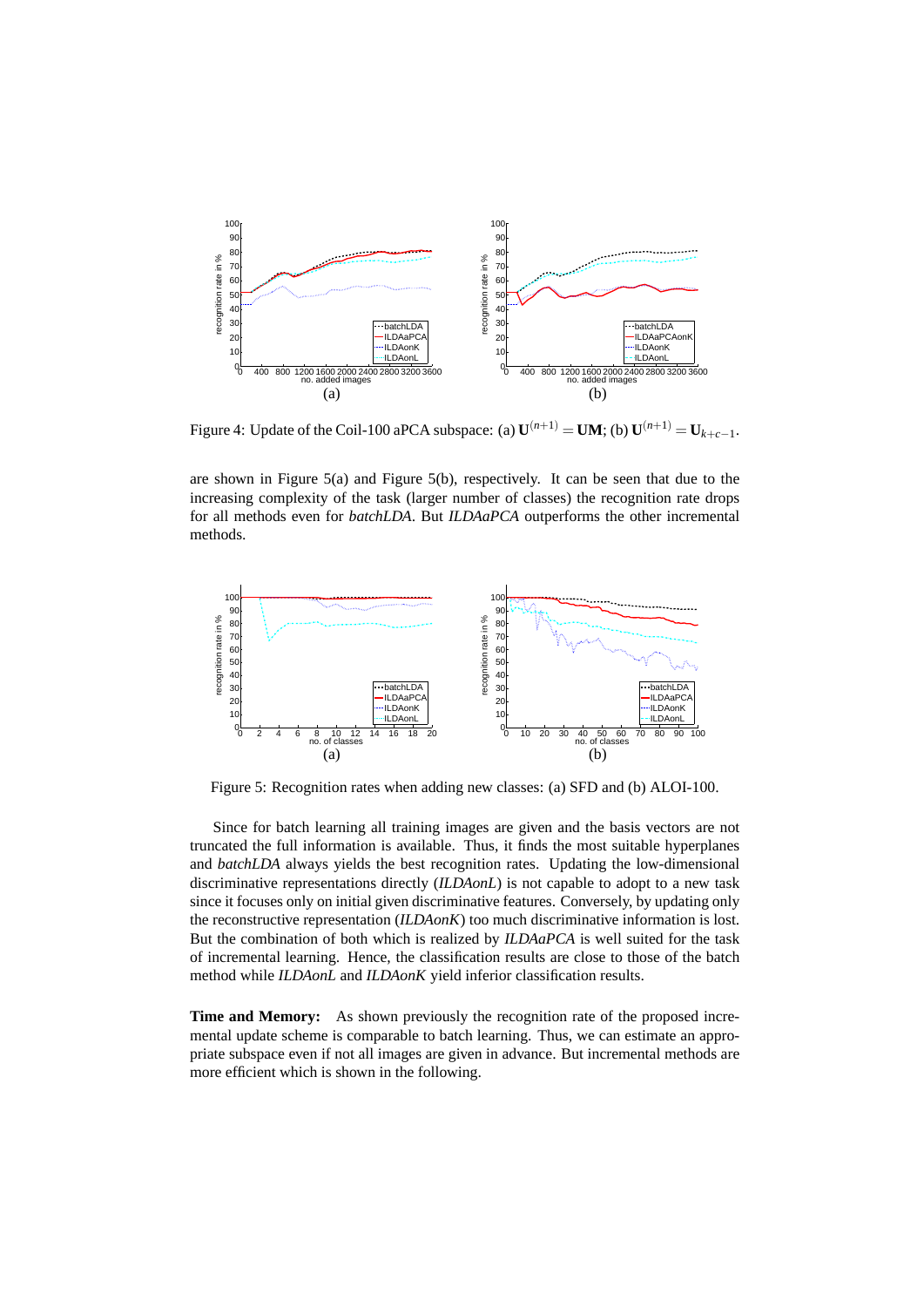First, we compare the computational costs of *batchLDA* and *ILDAaPCA* . Figure 6(a) shows the computation time<sup>2</sup> needed for the update from *n* to  $n+1$  images (evaluated for COIL-100). Since *ILDAaPCA* encompasses a model of fixed size only the representation matrix is growing. Thus, the computational costs for the updates are small. On the other hand, for *batchLDA* the representation has to be built from scratch for each additional image. Thus, the computation time is obviously increasing with each additional image.

Regarding memory requirements *ILDAaPCA* has to store only  $U, A, V$ , and  $\mu$  while *batchLDA* needs to store the full data matrix **X**. Figure 6(b) illustrates the allocated memory in MB. It can be seen, that the memory requirements for *ILDAaPCA* are only slightly increasing since only the size of the lower-dimensional representations is growing. For *batchLDA* considerable more memory is allocated if new images are added. As a result for larger data sets batch computation is not possible while the incremental update always is applicable.



Figure 6: Requirements for adding images: (a) time and (b) memory.

# **4 Conclusion**

We proposed a method capable to incrementally update an existing LDA subspace. This is achieved by additionally incorporating reconstructive information to the discriminative model. The reconstructive property ensures an adequate representation of the training images and allows the discriminative information to focus on new features whenever it is necessary. Hence, our method is capable to add new instances of already known classes as well as adding unknown classes. The experiments have shown that our method outperforms other tested incremental subspace methods that keep only discriminative or reconstructive information. Thus, these methods are not able to adapt to new data, especially when processing large datasets. Furthermore, our method yields similar results as the batch approach but it is more efficient considering the computational costs and memory requirements. Further work will include the evaluation of the recognition rate if the influence of the reconstructive basis is growing with the number of represented classes. In addition, since the reconstructive representation also allows detection of outliers the proposed method can easily be extended in a robust way.

<sup>2</sup>These results were obtained on a PC with a 2xDual-Core Intel Xeon 5160, 3.0 GHz CPU and 16GB RAM.